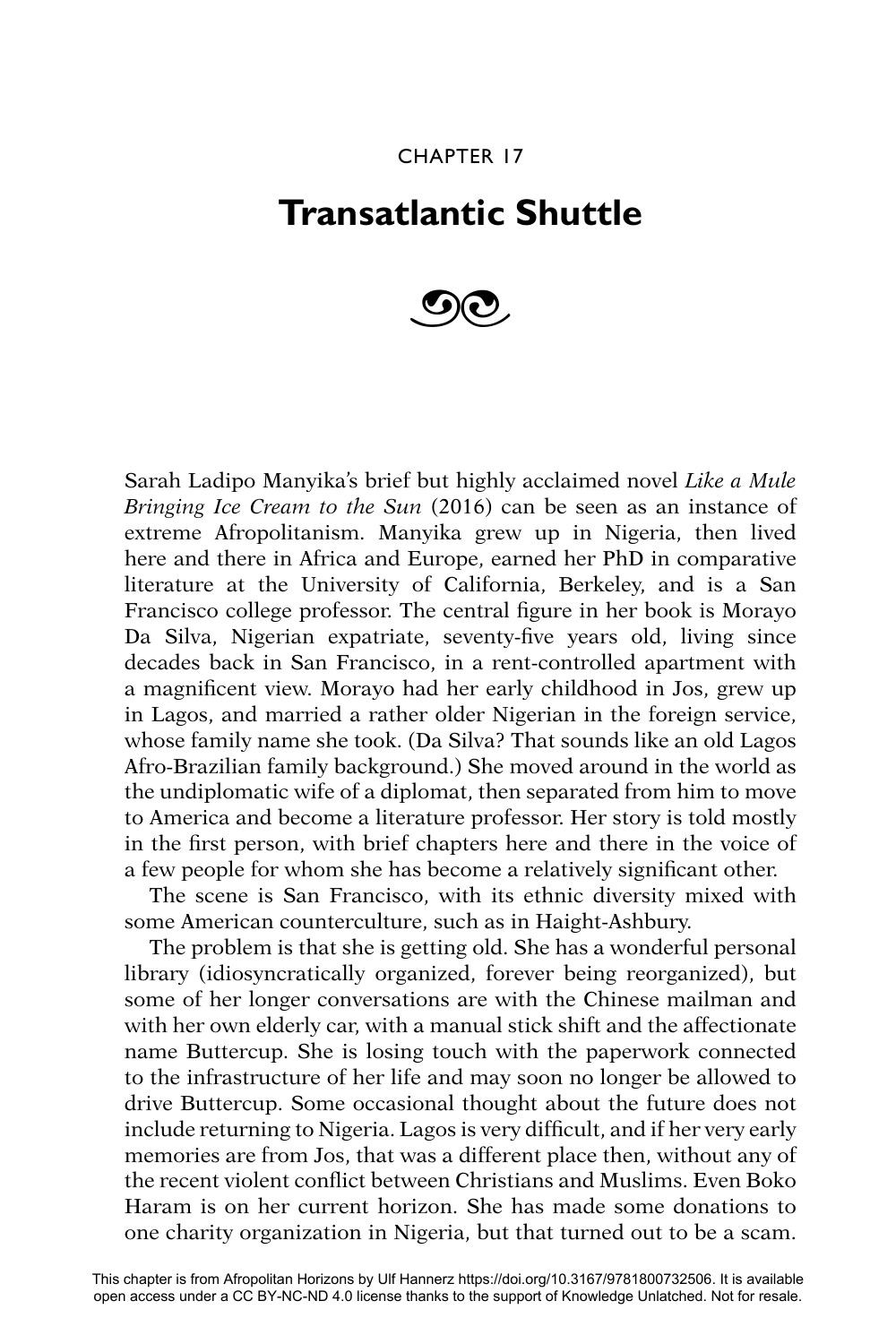There seem to be no Nigerians in the limited personal network she still has in San Francisco.

Morayo breaks her hip and has to spend a period in a rehab facility. One of her closest longer-term friendships has been with a younger Indian expatriate woman, who now tries to see to it that bills and related correspondence are handled, and that her apartment is cleaned up. In the process, however, a number of battered old copies of books in that treasured library are lost, and Morayo just cannot forgive her friend for this. So that relationship is broken. At the rehab, she develops new conversational acquaintances with one old Afro-Guianese who comes there regularly to visit his Alzheimer's-afflicted wife, and with a very talented cook from the Caribbean, named Toussaint. But her last exchange is with a young female street person, just before she heads out on the road with Buttercup.

Hitting the road is, of course, an old motif in American writing. Yet Manyika's book is not so much one about America, even as the San Francisco scene is important. It is more about getting old. (One might compare Morayo's aging with that of Baba of Karo, in chapter 12). In any case, Nigeria is not there much. This is a traveler with a one-way ticket. On the other hand, *Like a Mule Binging Ice Cream to the Sun* is published by Cassava Republic Press; so in a way we are back in Abuja.

Elsewhere in fiction with Nigerian American motifs, there is more back-and-forth mobility. It draws often on the fact that not all of the transatlantic traffic involves the sort of personal success stories that Taive Selasi foregrounds as she first introduces the Afropolitans as a social category.1 E. C. Osondu's *Voice of America* (2010) is a case in point: the front flap of this collection of eighteen short stories tells us that it is about "two countries and the frayed bonds between them." (The back flap identifies the author as teaching at Providence College, Rhode Island, and notes that this is his first book.)

Here is a first story about boys in a refugee camp, with nicknames like "Orlando" and "Acapulco," drawn from the T-shirts they have been given by the Red Cross. They daydream about the possibility of being adopted by families in these places. But the boy who got a shirt saying "My Dad Went to Yellowstone and Got Me This Lousy T-Shirt" ends up with the nickname "Lousy." Elsewhere, young boys on school holiday in their home village listen to Voice of America together and hear about a girl in America asking for pen pals. One of them responds to the invitation and starts to fantasize about what can come of it; but after some letters have been exchanged, of course, nothing comes out of it.

Another Nigerian-based story is about a bar in Port Harcourt, where veteran American oil workers come together. But among them there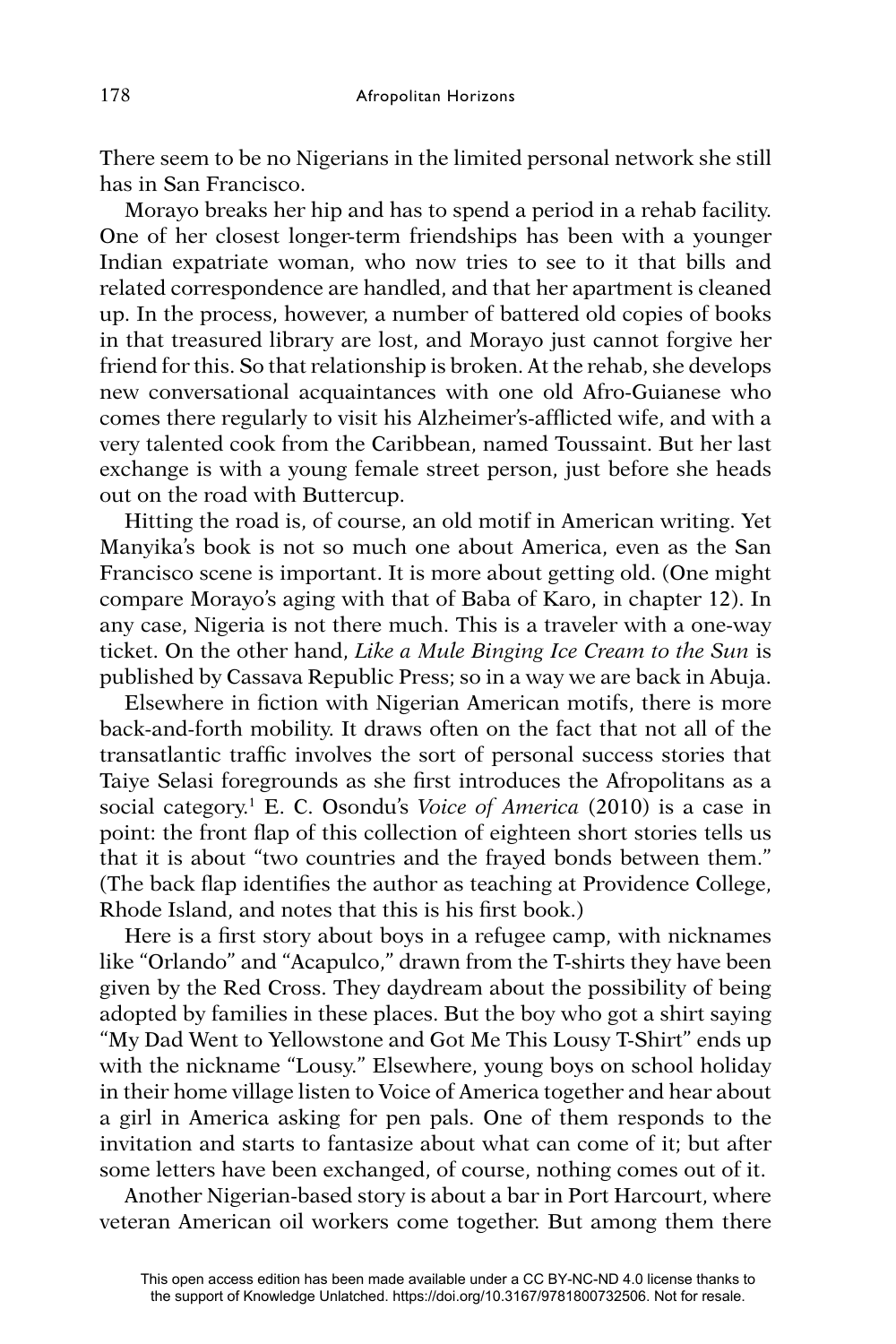is one young newcomer falling in love with a bar girl who turns out to be a mermaid, a *mamiwata*. That does not end well. Other stories by Osondu are about exaggerated claims about overseas success, occupationally or educationally, and their consequences back home; about underhanded ways of getting visas to enter the United States and stay there; and about complicated relationships between the sexes among Nigerian migrants in America, in and out of marriage, and perhaps involving some intruding new American partner. In our own chapter 5, discussing early Cyprian Ekwensi novels, we noted the absent overseas significant other as a recurrent motif in Nigerian fiction. We find it with Osondu as well.

Okey Ndibe's *Foreign Gods, Inc.* (2014), sited in New York and in Igboland (showing local knowledge of both), is centrally more a story of transnational commerce than of personal relationships, but turns out not to have such a happy ending either. Ike (short for Ikechukwu) has an economics degree from a reputable New England college, but he cannot get a job in the corporate sector without a green card, that entry ticket to a fuller American life. Besides, his heavy un-American accent does not help either. For thirteen years he has been a taxi driver in different cities along the Eastern seaboard, finally in New York. By way of marriage to one ebullient Afro-American woman, he eventually gets his green card, but the marriage does not last very long, and the divorce settlement more or less relieves Ike of whatever savings he had.

In *New York* magazine, however, he comes across an article about a fashionable antiquities trader named Gruels, running his enterprise Foreign Gods, Inc. in a corner shop in Greenwich Village. To begin with, Ike is not impressed, but then he gets an idea. He is going to kidnap Ngene, the pagan deity image of his childhood village, fly it across the Atlantic, sell it to Gruels, and make a small fortune.

Relying partly on a loan and a gift from an old acquaintance, Ike gets enough funds together for a return air ticket to Nigeria. He gets through the indignities of semiofficial corruption at the customs control at Lagos Airport, thinking that it had not been like that when he left so many years ago. And he continues, by way of a domestic flight and road transport, to Utonki, the village, and his mother's house. It is evening, and soon enough he is asleep.

At this point Ndibe inserts some thirty pages of historical return to the arrival of the first white Christian missionary to Utonki-this is back to a *Things Fall Apart*–style era of the beginnings of colonialism in Igboland. Stanton, the missionary, sets out rather arrogantly to gain converts to his faith, not entirely without success, although many villagers remain doubtful. But then there is loneliness and tropical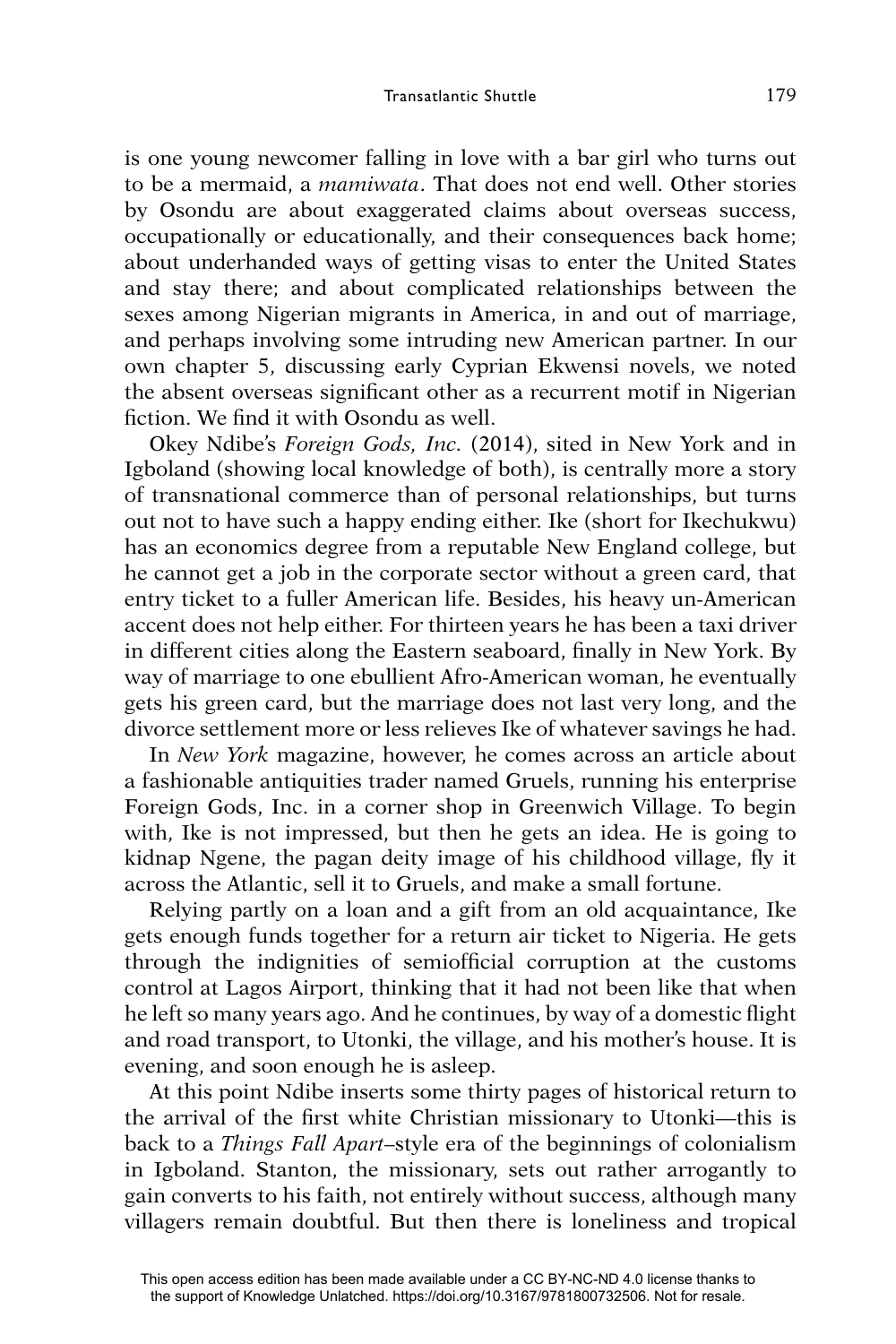illness. After a year or so in the village, he wades into the river for a bath one early morning, nude (to the astonishment of the villagers who soon also turn up), goes out midstream, and disappears. That, it seems, is the end of him.

Ike's old, frail mother reproaches him for not sending much money for her support during his American years, and forbids him from going to see his paternal grandmother (his father has been dead for some time) and his paternal uncle, who is now the priest in charge of the Ngene cult. Ike's mother, for her part, is now a staunch member of the Christian congregation in the village, and the divide between the adherents of the old cult and the Christians is now a major fact of village life. The mother admonishes him to be on time for the morning church service—although as he expected, Pastor Godson Uka himself turns up late. While he waits, he is introduced to a number of young damsels in the congregation, obviously ready for marriage. It is clear that the church hopes to possess him, body and soul. And more than that: the pastor, whom Ike has quickly recognized as an ill-educated bigmouth charlatan, requests a private meeting with him to suggest that this wealthy American son of the village make a very large donation to God for the purpose of building a fine new church. That will make him extremely rich when he returns to America. Ike tells him off in no uncertain terms, and leaves.

Next, he goes to see his uncle at the Ngene shrine. He finds him in the company of a number of rather diverse, and dubious, followers. There is also an old labor activist, who can still carry on about that ancient radical philosopher white man, Kalu Mazi, with a colossal beard that is now in the *Guinness Book of World Records*. They break a kola nut together. By now Ike momentarily feels a little guilt about the plan to steal Ngene and take him to New York, but he reminds himself that Gruels, the antiques trader, had pointed out that in a postmodern world, a god that did not travel was dead.

He has also discovered that nowadays a number of villagers have cellphones, so he could actually call them from New York.

In a heavy drinking session, the uncle tells Ike that Pastor Uka is a descendant of a bandit-turned-warrant chief in those past days of strange, ill-informed colonial governance (see chapter 3), and that the pastor himself has spent years in jail in Lagos before showing up in the village with his peculiar Christian practice.

People turn up to beg for money from the wealthy returnee: relatives, the now ugly woman who had been his first love but fell for a gangster instead. They bring their stories and their gossip, showing that there are now corrupt practices linking the village to the state capital. A schoolmate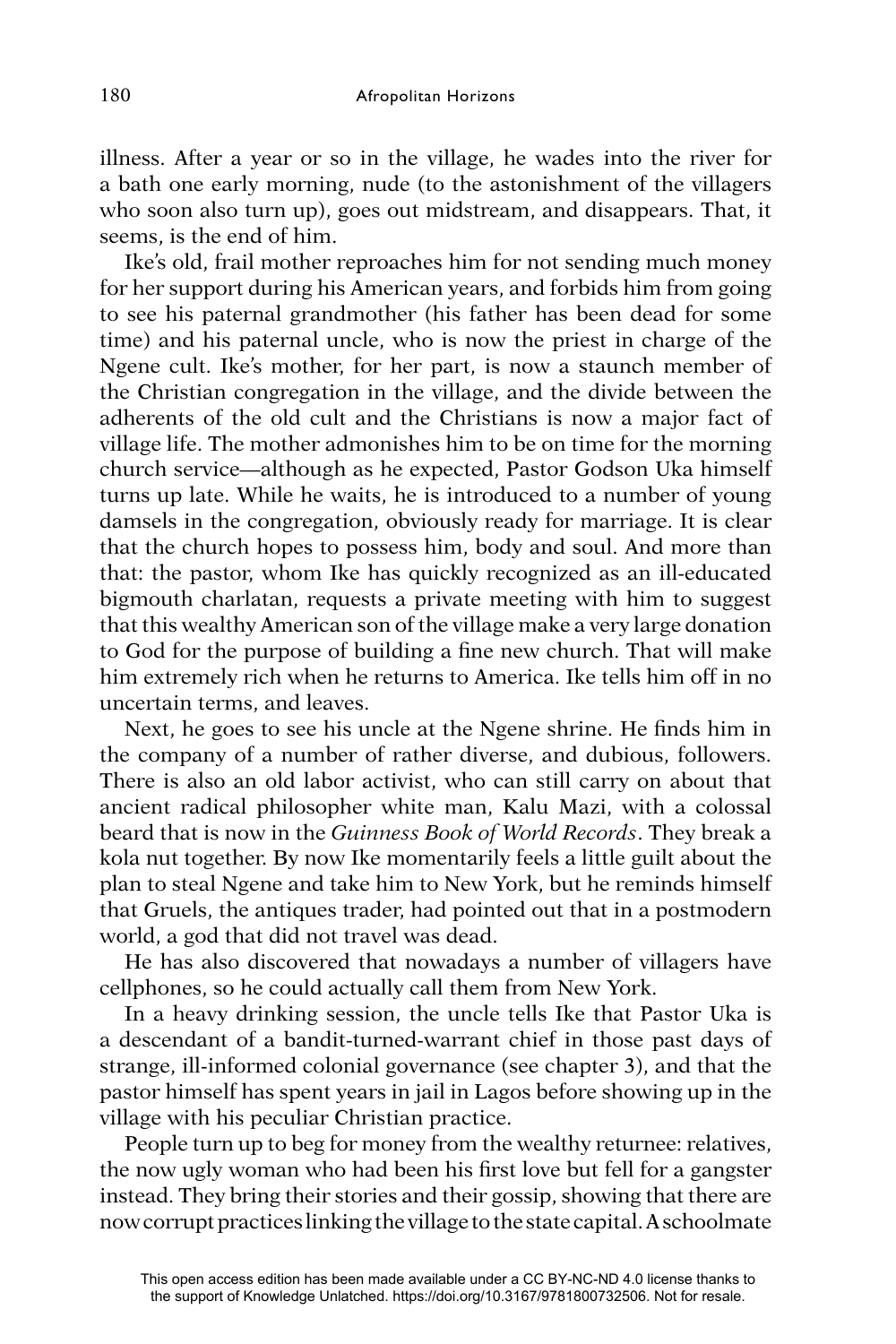from long ago, now a successful politician, spends weekdays in Enugu and weekends in his enormous village house with a six-car garage. His liquor cabinet is extremely well supplied. He would not have had all that if he were entirely honest. There is crime, too, petty and organized, connecting the village to international drug smuggling. Pastor Uka's church and the Ngene cult have both been involved in offering sacred protection for such activity. Clearly, Utonki is no longer the old idyll, and that helps decrease Ike's moral scruples again. Moreover, if the Ngene sculpture should disappear, suspicions would quickly focus on Pastor Uka, rather than on the visitor from New York. At the priest uncle's house, there is also an encounter with a visiting historian, an Igbo with a British PhD, with a booklet on the fate of Stanton, that early missionary, drawing on obscure London archives as well as oral history from the village cultists. Here is authoritative documentation on the historical importance of Ngene, which should increase value of the sculpture in the eyes of Gruels at Foreign Gods, Inc.

As his time to leave comes, Ike sneaks into the shrine on a dark night and removes the sacred sculpture as his uncle the priest snores in the chamber next door. On his journey back, of course, he has to bribe his way out through Lagos Airport. Returning to his New York apartment, he finds he cannot turn on the light in his apartment—he had forgotten to pay his electricity bill. And wherever he turns—his mail box, his email, his telephone answering machine—there seem to be debts. Big debts. He goes to sleep, and there is a nightmare about the missionary Stanton. Also, a terrible odor spreads through the apartment, and it emanates from the sculpture in its package. He realizes that having taken charge of it, he is now the cult priest, and he has to take care of Ngene.

A telephone call from his sister back in the village informs him that after the disappearance of the sculpture there has been a violent clash between church and cult followers. Pastor Godson Uka has been badly beaten up, and Ike's mother has suffered injuries and is in urgent need of hospital care, which will be expensive. Ike promises to send money.

He needs to hurry to meet antiquities dealer Gruels at Foreign Gods, Inc. Yet Gruels turns out not to think much of the sculpture, is unimpressed with the scholarly documentation of Ngene history, and points out that "African gods are no longer in vogue." When he asks how much Ike wants for the sculpture, Ike responds "350,000 dollars," but Gruels' final counteroffer, before he has to rush off to an appointment, is \$1,500. He writes out a check.

Then after some days (he is beginning to lose track of time), when Ike has begun to regret selling Ngene, his telephone rings. There is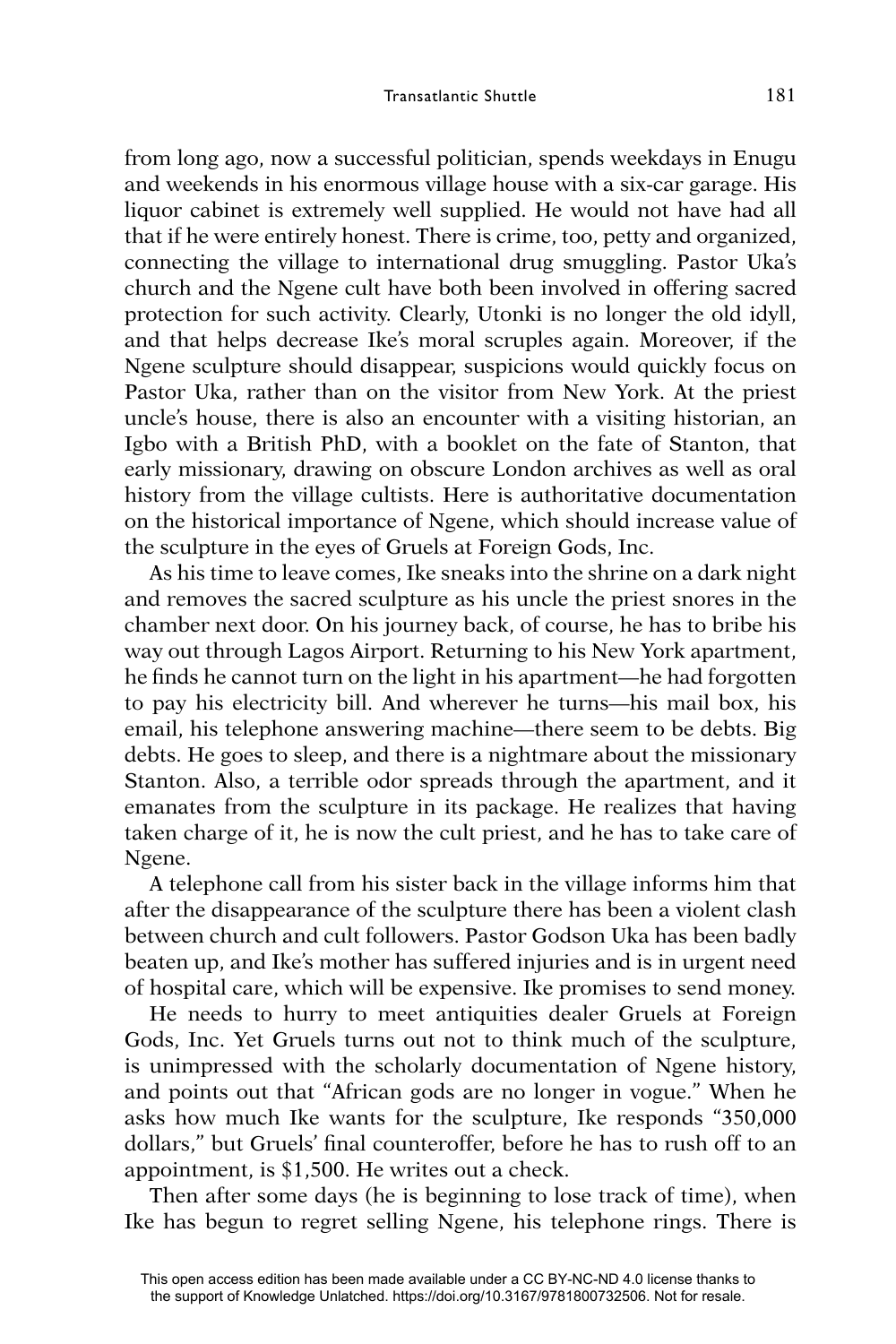Gruels's voice. Gruels says he immediately recognizes that African accent, and says he had been surprised to sell Ngene so quickly to a Japanese customer, who has already flown home, and who paid cash, so he could not be traced. Anyway, as Gruels got a good price, he was now prepared to add some to the amount he had paid Ike—at a stage when Ike, identifying himself as the new priest of Ngene, actually had in mind buying the sculpture back and returning it to the village. We learn no more.

So this is a dark story, at both New York and Utonki ends, at times funny, but not the sunshine story of future Afropolitan success that both Ike and his parents must once have dreamed of.

Chimamanda Ngozi Adichie can offer at least a bit more of that. Her *Americanah* (2013) is, in part, the story of two Igbo returnees to Lagos. Perhaps we come to think of their predecessors Obi and Clara coming off the boat together in Chinua Achebe's *No Longer at Ease*—as beentos who had briefly met in London, but who only became seriously involved with each other on board.

Time has passed, however. Here and now Ifemelu becomes the "Americanah" who has spent an extended period in the United States, and that takes up a good part of the book. For much of the same time Obinze had ended up in London instead. But before that, they had already been schoolmates, and girlfriend and boyfriend, in Lagos. Again, in *Americanah*, for many years, there is that absent overseas significant other.

But this is a big book, approaching five hundred pages, with fiftyfive chapters. As chapter 1 begins, Ifemelu is journeying from sedate, odorless, academic Princeton to Trenton, nearby New Jersey state capital, to have her hair braided at a salon in a down-market Black neighborhood. She hopes the taxi on the final stretch will not have a Nigerian driver:

because he, once he heard her accent, would either be aggressively eager to tell her that he had a master's degree, the taxi was a second job and his daughter was on the dean's list at Rutgers; or he would drive in sullen silence, giving her change and ignoring her "thank you," all the time nursing humiliation, that this fellow Nigerian, a small girl at that, who perhaps was a nurse or an accountant or even a doctor, was looking down on him. Nigerian taxi drivers in America were all convinced that they really were not taxi drivers. (Adichie 2013: 8)

This could seem like a comment on Ike in Ndibe's *Foreign Gods, Inc.* Spending hours getting braided and listening to the talk of those rather more Francophone African hair stylists (from Senegal and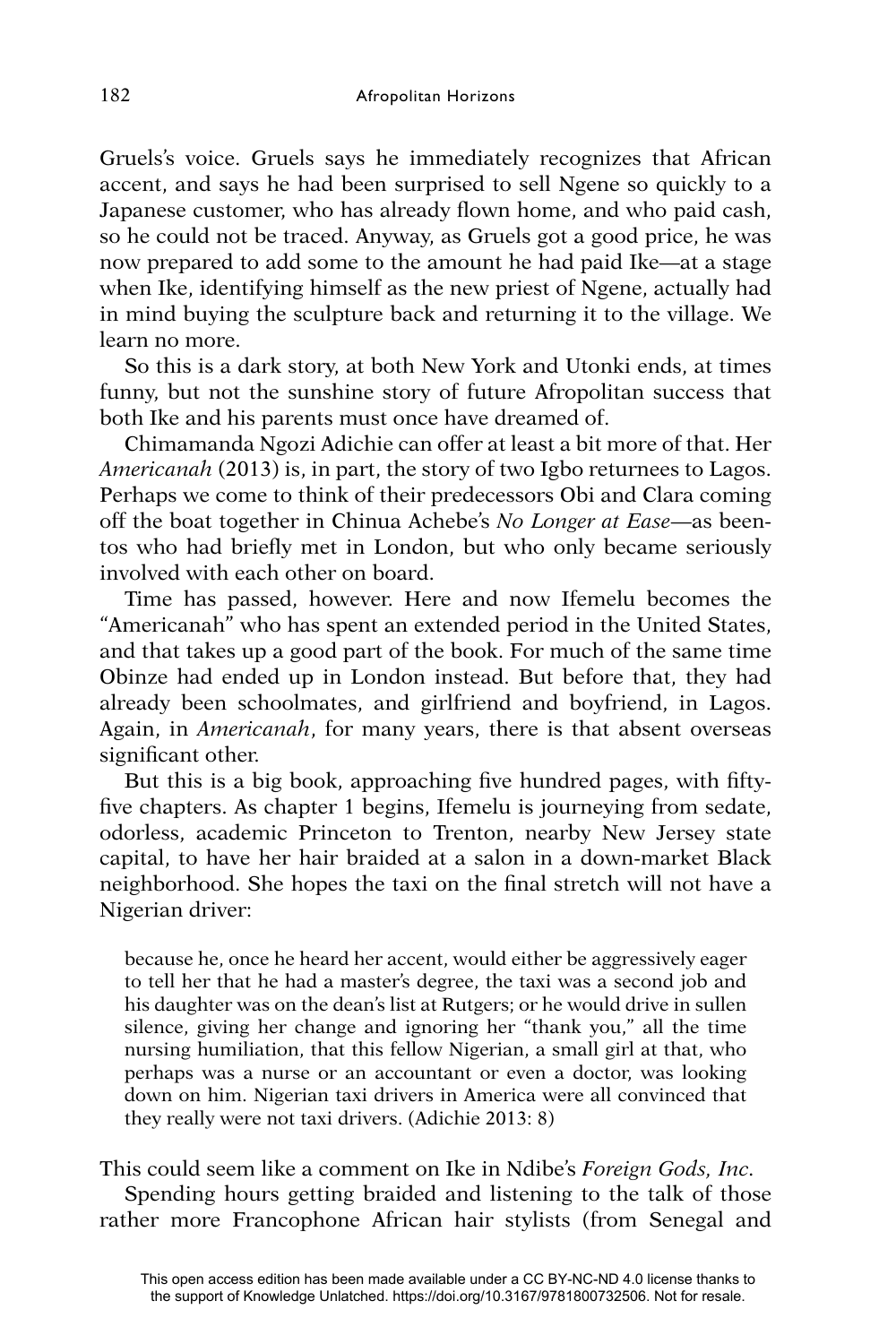Mali), Ifemelu thinks about the decision she has just made, to return to Nigeria, after thirteen American years. She has just sent off an email to Obinze, that boyfriend of long ago, to let him know. Her current Black American male friend (academic, teaching at Yale) would be left behind, although he would possibly join her later.

Obinze opens the message on his BlackBerry, seated in the back of his car behind his driver, on his way home, and wonders what it really means. From here on the story, about two people for a long period with an ocean between them, and with the present textually mixing with reminiscences, moves easily in space and time. Ifemelu grew up in Lagos. Her mother moved between church congregations making different demands. Her father, more secular and intellectual, lost his job when he refused to act deferentially to a new female boss. In Ifemelu's teenage friendship circle, a new boy showed up, fairly short but very nice. His mother, a widow, was a university teacher at Nsukka. Rumor had it that she had been in a physical fight with a colleague, okay for a market woman perhaps but not for a scholar, and had therefore been exiled to Lagos. That was not quite true—she was really in Lagos on a sabbatical. Anyway, her son Obinze and Ifemelu found each other very quickly, in part over a shared taste for James Hadley Chase mysteries. She had a harder time when he tried to make her read *Huckleberry Finn.*

Some years later they went off to Nsukka together as students. Obinze had really wanted to go to Ibadan, having read a poem about it by John Pepper Clark. But his mother was not in good health, and as she returned to her old position in Nsukka, he felt an obligation to look after her. They came to like Nsukka, unimpressive as it has first seemed to them. Nigerian universities, however, were a mess. Staff salaries were not being paid. There were recurrent strikes. America stood out as an alternative, if one could only get a visa. Ifemelu got one, on the basis of an offer of a rather meager scholarship—but Obinze, who had planned to come after, for graduate study, did not.

Ifemelu's passage through multicultural America takes up much of the book. Complementing the scholarship with odd jobs, she would get a range of close-up views of urban America, but also of college life—she felt that American students were taught to talk much without really saying anything. From Nsukka she was used to more intellectual rigor.

As time passed, she would come to move in different circles: at times mostly with white people, more continuously with other Africans and with Black Americans. She would get to know Philadelphia, Baltimore, New Haven, and then Princeton (much different from what it had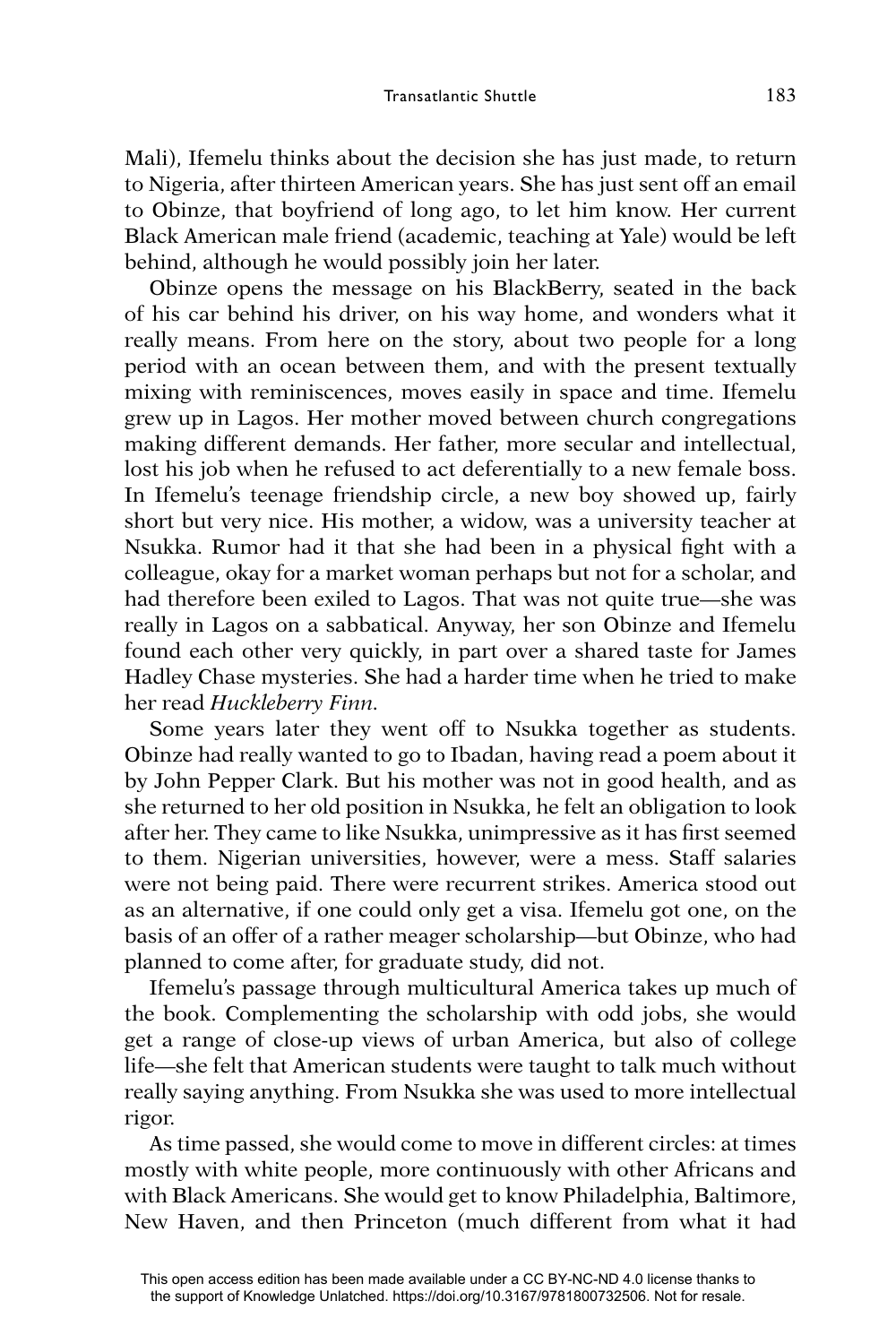been when John Pepper Clark was there some fifty years earlier) on that fellowship. She would cook Nigerian food to commune with Africans, and to impress others with an exotic cuisine. There would be romantic involvements, for one thing with a white, affluent software entrepreneur, for another with that successful Black academic who just might follow her to Nigeria. Language mattered. She picked up American Standard English, but then was pleased to revert to her West African accent to demonstrate her identity. Among Black Americans she noted that mostly some of those of more mature age could codeswitch between the Standard and what was occasionally, politely or demonstratively, referred to as "Ebonics" (and which others might think of as the language of the ghetto). Black hair styles also continued to matter: braiding, cornrows, Afros. Her parents came to visit briefly, and she was a bit embarrassed at their lack of sophistication in meeting everyday America.

Basically it was an upward passage. Ifemelu's multifaceted outsider observations of the racial scene, and not least of the experiences and preoccupations of Black Americans, evolved into a blog, which gradually became a paying proposition, so she could quit doing other jobs. There would be speaking engagements as well (mostly, it turned out, lecturing to people who did not read her blog). So there she was, close to the point where she could choose to take United States citizenship, when she decided to return to Nigeria. It was the early, enthusiastic Obama period of campaigning and eventual election triumph. Even so, she left.

Meanwhile, long ago by then, the young Obinze had been turned away at the American Embassy in Lagos, again, again, and again. Finally, his mother, going to a conference in the United Kingdom, took him along as a "research assistant," which at least allowed him a sort of visa. And then she left him in London. That visa, of course, expired soon enough, and so he continued his British life doing lowly jobs (such as cleaning public toilets), sometimes on identity papers belonging to someone else, avoiding officialdom, occasionally sneaking into a bookshop to browse. Mostly he was in a circle of other Nigerians—some old acquaintances from Nsukka, some new, more fleeting contacts. But he felt lonely. Through middlemen he tried to find some woman with her papers in order whom he could marry and thereby fix his immigrant status. Just as the wedding was about to take place, however, he was seized by the police, who had received a tipoff about his illegal presence. He was marched off in handcuffs, held until there was a place for him on a Lagos-bound plane out of London-Heathrow. In a back row he had the company of some other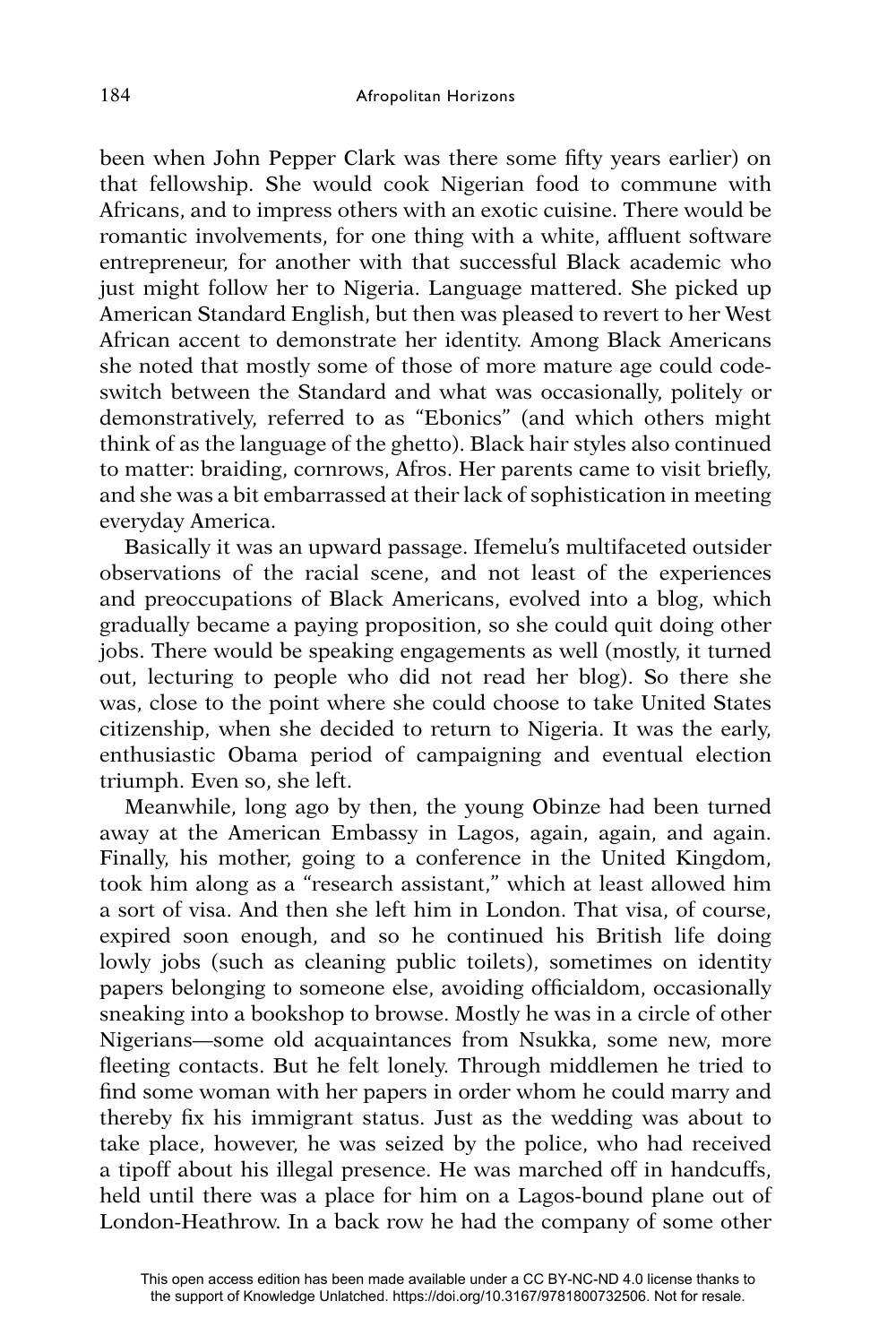Nigerian deportees, and, at Lagos Airport, had to pay a small bribe to immigration desk staff.

As Obinze thus returned to Lagos, he was basically without means. But a well-connected relative put him in touch with a super wealthy business person, a Big Man. Working for him, and forming his own diverse partnerships, Obinze gradually made his own fortune in Lagos real estate and in other fields, even though it was a style of life he did not always enjoy. The girl he married seemed to have no sharp edges, but became the perfect hostess and sociable party mingler. When their baby girl was born, she was soon enough seeking opinions about what would be the best school—in Lagos but with some expatriate curriculum.

So Ifemelu, the "Americanah," came back. In some ways, it was a different Lagos than the one she had left. It had become a place where everyone had a mobile phone: her hair braider, the plantain seller. She found a job with *Zoe*, a women's monthly magazine, paid two years' advance rent for a modest apartment, and made her way into circles in large part consisting of returnees like herself. She was talking to one of them, a colleague at *Zoe*, when another of them came in and entered the conversation:

"You people must be discussing the next Been-To meeting."

"What's that?" Ifemelu asked.

"Doris talks about them all the time, but she can't invite me because it is only for people who have come from abroad." If there was mockery in Zemaye's tone, and there had to be, she kept it under her flat delivery.

"Oh, please. 'Been-To' is like so outdated? This is not 1960," Doris said. Then to Ifemelu, she said, "I was actually going to tell you about it. It's called the Nigerpolitan Club and it's just a bunch of people who have recently moved back, some from England, but mostly from the US? Really low-key, just like sharing experiences and networking?" (Adichie 2013: 405)

Meanwhile Obinze is still waiting to hear from her. He wonders what she would be like now: "There was a manic optimism that he noticed in many of the people who had moved back from America in the past few years, a head-bobbing, ever-smiling, over-enthusiastic kind of manic optimism that bored him, because it was like a cartoon, without texture or depth. He hoped she had not become like that" (Adichie 2013: 371). Eventually they are back in touch. They find each other still very close, their best company in every way. Yet between sharing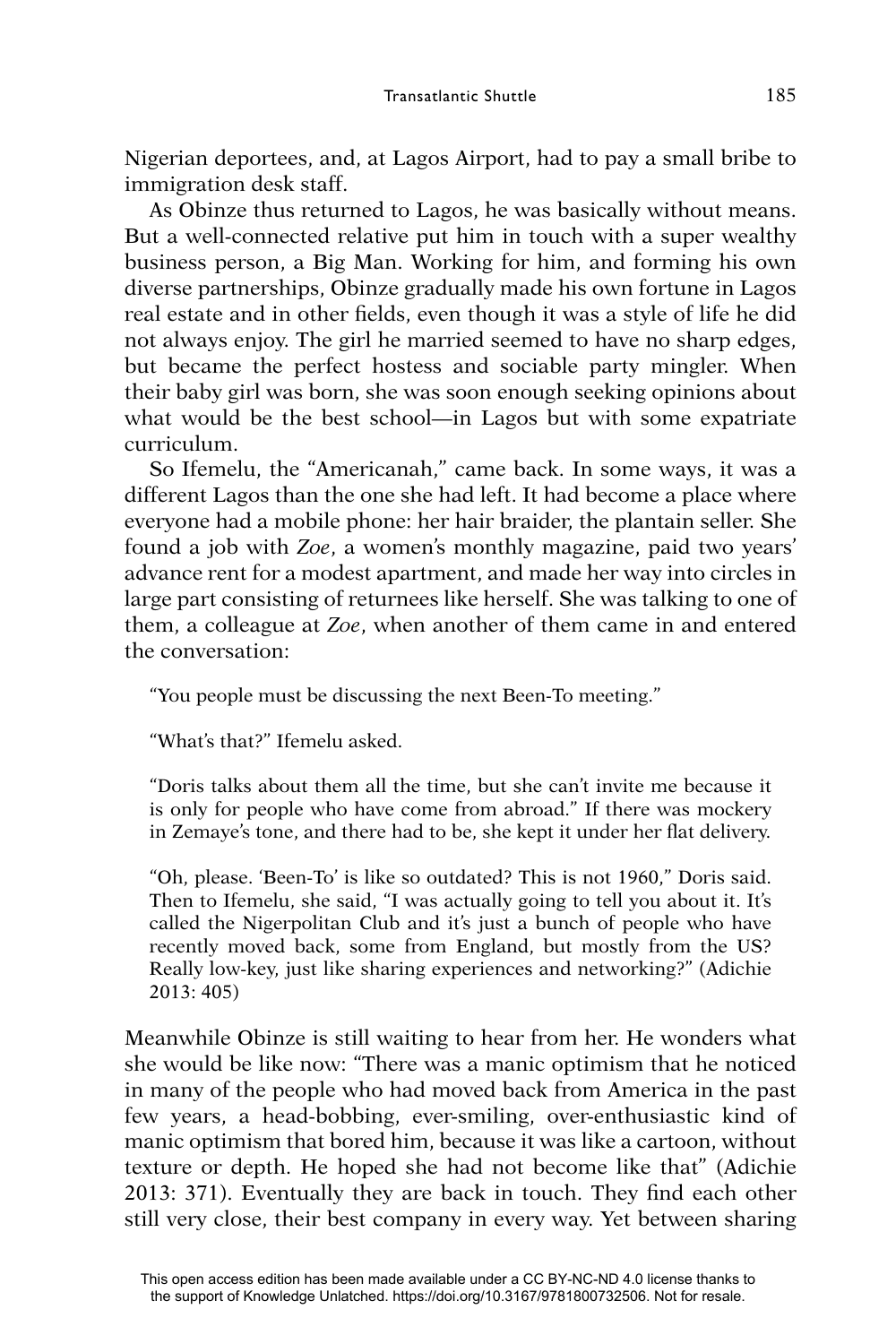and obligations, things are complicated. Obinze travels alone to Abuja, a remote place with other habits where Ifemelu had never been. Then everybody is back again in Lagos.

The "tragic hero" motif of such early been-to stories as Achebe's *No Longer at Ease* is not there in *Americanah*, not in its clear-cut form. It is a story that shows much of the variety of ways of life that can be the outcome of transcontinental traffic, with its difficulties, pleasures, and ironies. It seems that *Americanah* draws a great deal on Adichie's personal experience—not least in its close attention to cultural detail without being a disguised life history.<sup>2</sup> Unlike many of the other stories on the transnational theme, it ends in Nigeria: Obinze and Ifemelu both return to Nigeria, while Sarah Ladipo Manyika's Morayo and Okey Ndibe's Ike in their different ways continue in American lives.

Unlike Manyika and Ndibe, Adichie has evidently kept stronger Nigerian attachments. True, her Nigerian husband has his medical practice in the United States, and, for the time being at least, she spends much of her time there and engages with American life. In July 2016, the *New York Times Book Review* published on its front page her satirical short story about Melania Trump's preparations before the convention where her husband Donald would become his party's presidential candidate. Adichie is an elected member of the American Academy of Arts and Sciences. Yet she also maintains a home in Lagos and thinks that she might want to raise her daughter there. In October 2020, she wrote in the *New York Times*, from her Eastern Nigerian homelands, to state her support for those demonstrators against state violence who were bringing upheavals to Lagos, Abuja, and many other Nigerian cities, and who were being shot at by soldiers. Under President Muhammadu Buhari's leadership, she wrote, "insecurity has worsened; there is the sense that Nigeria could very well burn to the ground while the president remains malevolently aloof." A few weeks later, she reviewed Barack Obama's new memoir for the same paper.

Perhaps Adichie has found her own combination: in an interview with the *Financial Times*, she laughed and said, "We in Nigeria have an unearned and funny sense of superiority. Nigerians are the Americans of Africa." Beyond both Nigeria and America, however, especially since *Americanah*, and since she also began engaging in feminist advocacy, Chimamanda Ngozi Adichie has been globally successful, welcome as a public figure more or less everywhere. (I was in the audience for her appearance at one literary event in Stockholm.) The website Chimamanda.com announces that *Americanah* has been licensed for publication in twenty-nine languages.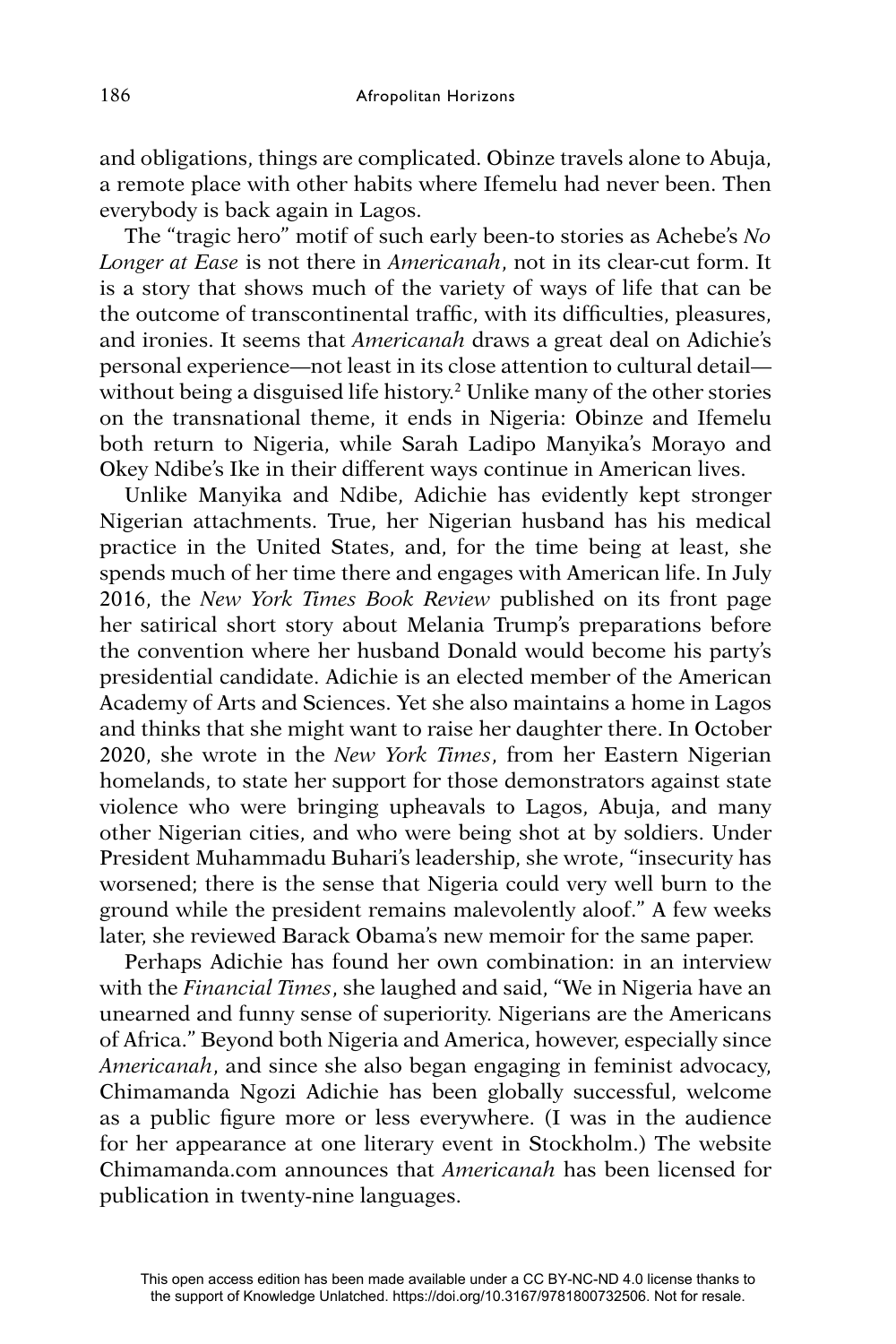Teju Cole, the other best-known Nigerian/Afropolitan writer in recent times, has moved along a similarly globetrotting track. (I just missed his appearance at a similar public event, at a famous art exhibit outside Copenhagen.) Unlike Adichie, however, he already started out in life in the United States—he was born in 1975 (and is thus two years older than Adichie) in Kalamazoo, Michigan, of Yoruba parents, as his father was finishing a master's degree in business administration. (His birth name, according to a *Wikipedia* entry, was Obayemi Babajide Adetokunbo Onafuwa.) Soon after, they were all back in Lagos. But as a birthright, unlike his parents, little Teju had American citizenship.

In his early years, that did not matter so much. He grew up as a middle-class Lagos boy. Yet in the early 1990s, not a happy period in Nigeria, his parents decided to send him back to the United States; and so he was back in Kalamazoo for college (and a side job at McDonald's). He may not have remained in that town for so very long, but he moved on within that native country of his for many years that followed (trying medical school briefly, but also spending some time on African art history at the School of Oriental and African Studies, London).

Aged thirtyish, he was back in Lagos. His first book, *Every Day Is for the Thief*, was published by Cassava Republic Press in 2007, drawing on what he had first written for a blog. Then, after his *Open City* (2011) was a great success in the United States, his American publisher issued an edition of *Every Day Is for the Thief* "in different form" in 2014.3

*Every Day Is for the Thief* is described on the title page as fiction, but it is hardly recognizable as a novel. There is not much in the way of a plot. In twenty-six brief chapters, it portrays life in Lagos, with chaos, corruption (beginning as usual with the narrator's arrival at Lagos airport—as he has been away in the United States for many years), everyday criminality, and material neglect. The book is illustrated, too, with the author's own photographs. Cole has established himself not only as an author, but as a major photographic artist and commentator.

Then with *Open City*, Cole is in New York. The "I" narrator—not Cole himself, but a fictive somebody—lives in Manhattan. He can observe flocks of geese and other bird life through his window, but is in large part a flaneur on Midtown streets. As he reports knowledgably on what he sees, one gets a sense of what kind of person he is; but not in terms of simple social classifications. Only some comments on a walk through Harlem may suggest that this is someone different from those ordinary white Americans who would mostly not venture there, or see what he sees. But then, in chapter 2, what he sees makes him think of Olodumare and Obatala, Yoruba deities, and so something about his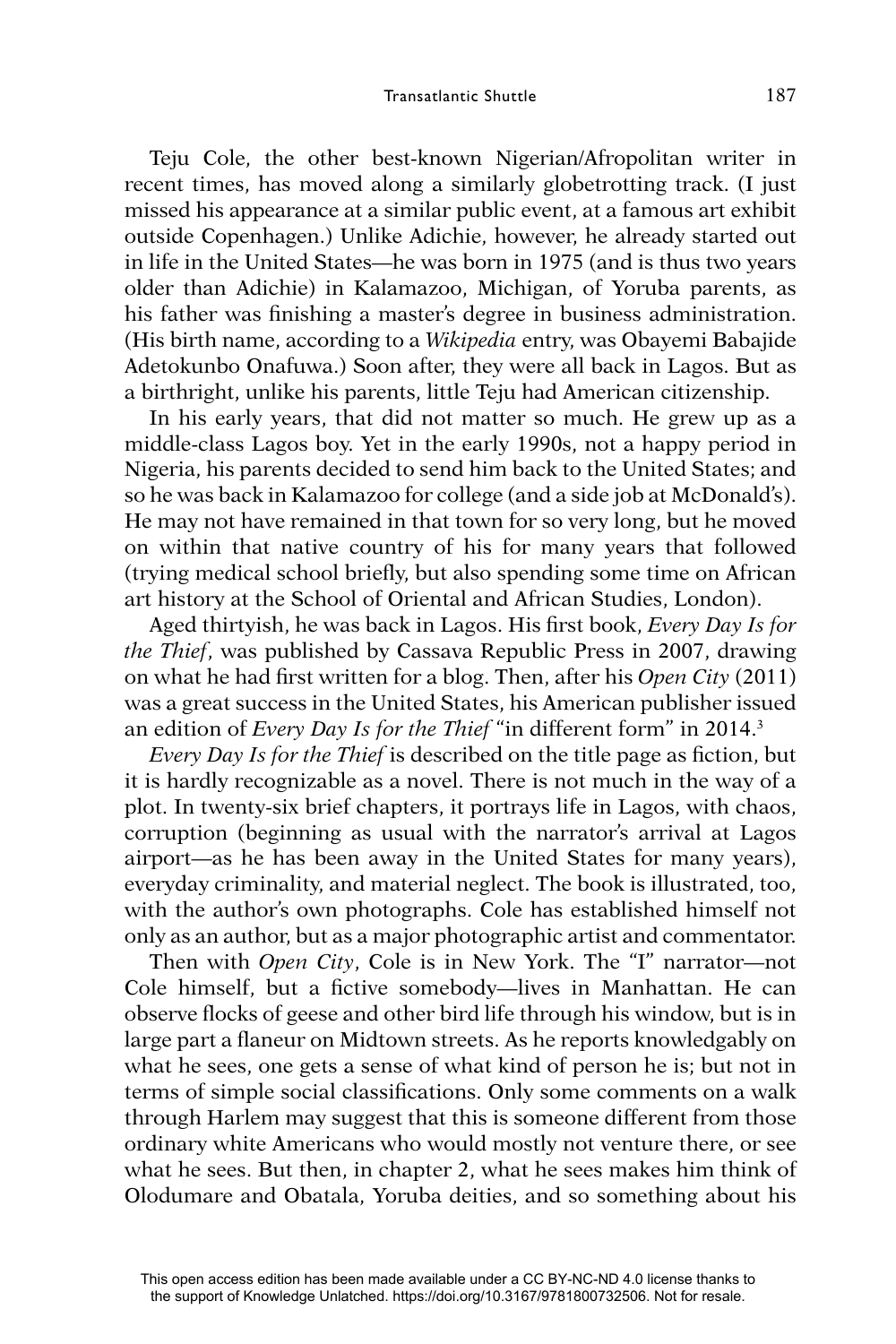cultural identity is revealed. He also mentions a patient of his, so he is evidently some kind of doctor.

With time, more of his past and his identity are revealed. He goes by the first name of Julius. His second name, Olatobosun, is not really in use. He is named Julius after his mother, Julia, who is German, born in 1945 just as Soviet troops were moving into Berlin and World War II was over. Then she grew up in Magdeburg, in East Germany. She did not get along with her mother, Julius's *Oma* (who came on one visit to Lagos, where Julius had somehow formed a largely wordless bond with her), or with her Nigerian husband, and that probably was a background factor when they sent Julius off to a military-sponsored secondary school, a boarding school, in Zaria. While he was there, his father died of tuberculosis, so there he was with his mother, the German woman, a widow in Lagos. Julius discreetly started to apply for scholarships in the United States and was lucky to get one. Then, through diligent study, he became that New York doctor, active in local health care.

One way that Julius made cities—first New York, then others—open up was to reflect on the pasts, often dark, of the neighborhoods he walked through. Moreover, it seemed to happen again and again that those minimal fleeting service encounters that were a part of urban living turned into conversations, and sometimes more. Through his rather ambivalent relationship with his slightly physically handicapped woman friend, he became active in the Welcomers, a volunteer group trying to help undocumented immigrants from different corners of the world, held in detention after arrival in the United States. He maintained contact, too, with a professor from the college he had first come to. This man was a specialist in early English literature—but early in his life, as a Japanese American, he had been among those interned in a desert camp during World War II. Much later, as gays were beginning to earn recognition and rights in America, it turned out that this elderly professor was also one of them.

So far this has taken *Open City* to North America and to Africa, and back again to America, but that is not enough. Julius wanted to find his *Oma* again, and believed she might be in Brussels. Taking prolonged winter vacation time, he flew across the North Atlantic. Brussels, he found, had dark spots in its history, and was torn by old and new ethnic divides. The attempt to locate *Oma* failed, but on the other hand he soon found a conversation partner at the Internet and telephone shop where he had to make frequent visits, first trying to track down that grandmother, then just keeping up with his email. Farouq, a Moroccan in charge of the shop, knew about contemporary North African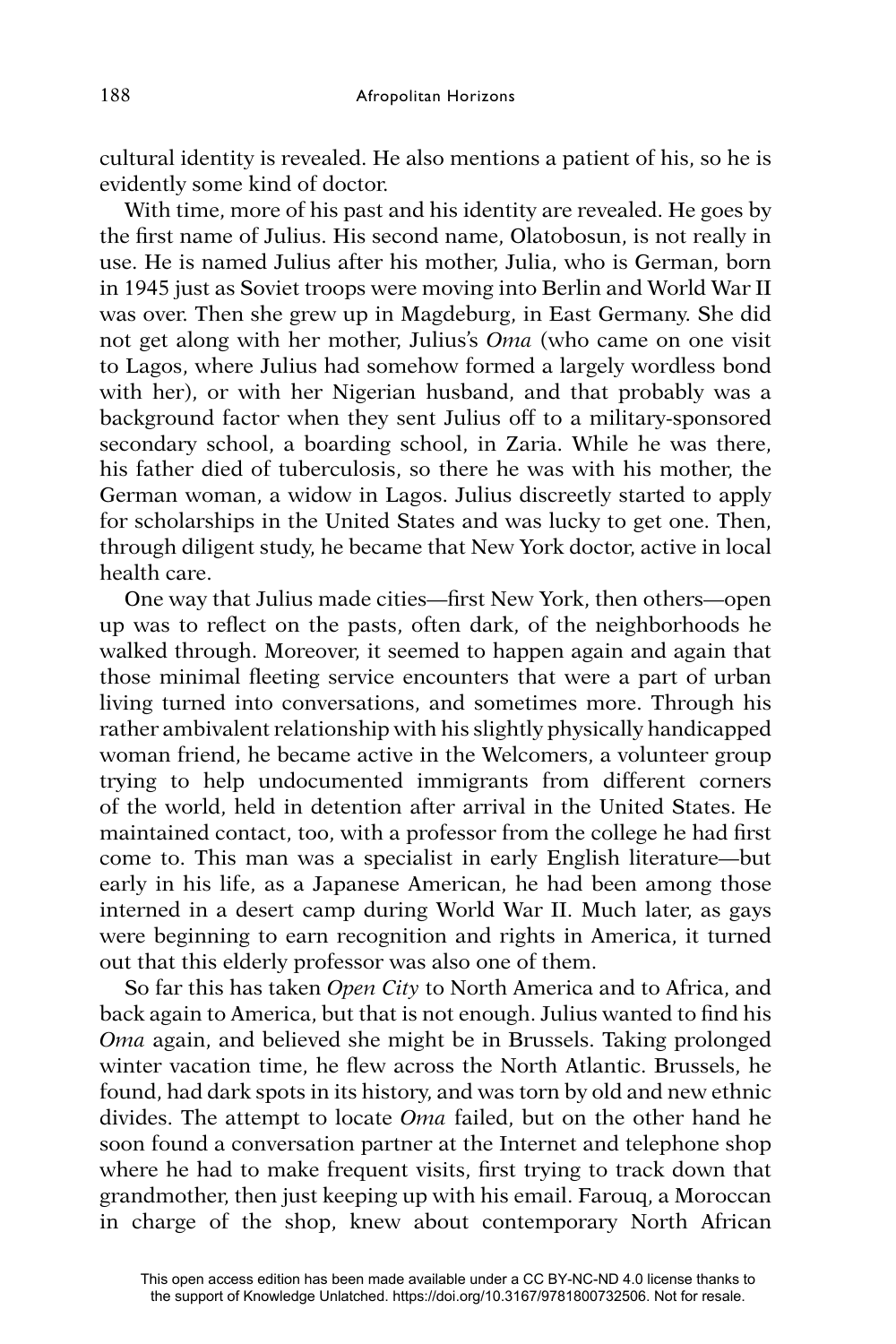writers—one, he said, wrote mostly for foreign readers; another wrote for compatriots. Then Farouq also drew him into local networks, in large part composed of other immigrants of intellectual inclination, drinking excellent Belgian beer in cafés, and commenting more or less critically on Deleuze, Fukuyama, and Benedict Anderson. (Perhaps one could sense here that the kind of American readers drawn to *Open City* would find it appealing that they and those Brussels postcolonials were reading and talking about the same authors.) Farouq turned out to be another struggling academic. He had once submitted a thesis for approval at a local university, but that was just after 9/11 in 2001. At a time of ubiquitous mistrust against Muslims, he had been suspected of plagiarism.

Back in wintery New York, Julius tried to reestablish contact with his past woman friend, but it turned out she had moved to San Francisco. A telephone conversation revealed that she was about to get married to a Haitian American, so Julius had better not call again. Belatedly, he learned of the death of his old Japanese American professor. Back on the streets, he had the experience of being mugged by two young thugs. He lost his wallet and his mobile phone, and was slightly hurt, but what impressed him was the careful choreography of the mugging.

Toward the end of *Open City*, Julius was back to bird-watching again, after a fashion. He had happened to get on a tourist boat cruising through New York harbor waters, and admired the Statue of Liberty from a distance. In earlier, nineteenth-century days, when there had also been a lighthouse on that small island, it had attracted all kinds of birds—which thus flew into an early death. The carcasses were passed on to scientific institutions.

*Open City* established Teju Cole's prominence. Yet the book that says most about Cole himself and his accumulating, under-construction view of the world is *Known and Strange Things.* This is a collection of essays, previously published in the *Atlantic*, the *New Yorker*, *Granta*, the *Guardian,* the *New York Times* and elsewhere. A number of them are about photography—reviews and commentary. One is about the outstanding Malian photographers Seydou Keita and Malick Sidibé. Connecting to literature, Cole follows in the 1950s footsteps of James Baldwin in the snow of the Swiss Alps. He also moves among Nobel Prize winners: there is an intellectually tender dinner conversation with Vidia Naipaul in a penthouse apartment on the Upper East Side, New York. He shows his admiration for a Swedish poet, Tomas Tranströmer, belatedly given recognition by the Swedish Academy, hesitantly due to criticisms following earlier awards to compatriots.4 And he visits Wole Soyinka in his Abeokuta home, the elderly colleague as vital as ever, at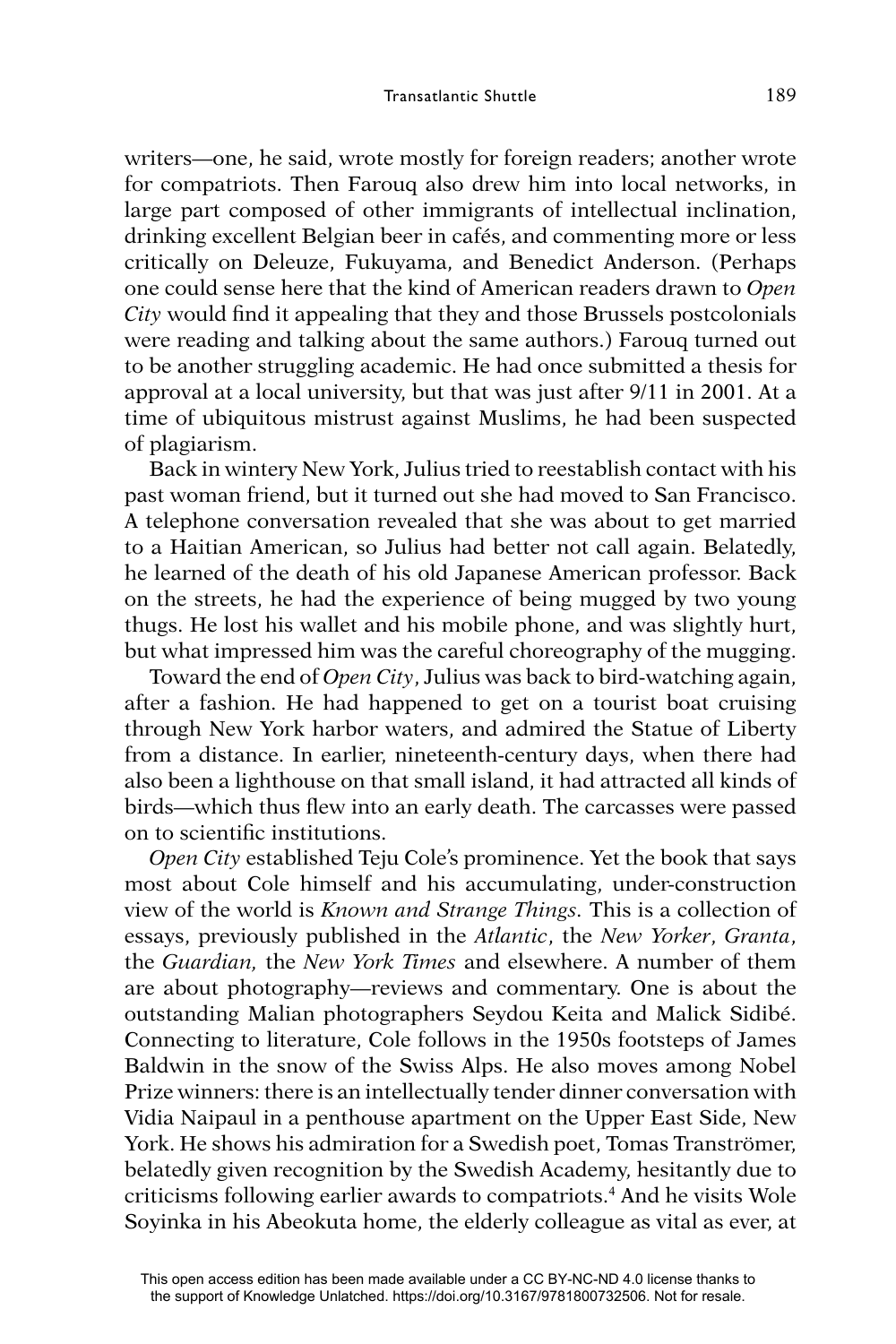the time recently in the news due to his campaign against the civilian Nigerian president at the time and his corrupt, voluptuous wife from the Niger Delta: "You can take a hippopotamus out of the swamp, but you cannot take the swamp out of the hippopotamus." (One could note that meddlesome, high-living head-of-state spouses, "First Ladies," have repeatedly come in for public scorn in Nigeria, starting perhaps with Victoria Gowon in the 1970s.)

His journeys in and outside the United States take Cole to Selma, Alabama, remembered since the 1960s civil rights struggle (the earth is red like West Africa's); to Arizona and the border zone with Mexico; to Rome under Prime Minister Berlusconi; to Jerusalem, between Israel and Palestine; to Rio de Janeiro, where he converses with a trader from Senegal selling trinkets, printed cloth, and other goods from Africa. But the trader turns out to be actually a journalist, just trying to earn some money to go to a Brazilian university for a degree. Cole, for his part, reminisces about the cultural and historical links between Brazil and Nigeria, still evident in religion and food in one country, and in architecture and family names in the other. (We saw some of that in Mariana's story, in chapter 2, and with Soyinka's visit to Salvador, in chapter 11.)

In November 2008, on election night, Teju Cole is in Harlem, watching television in a bar. CNN flashes the graphic announcing "Barack" Obama, Projected Winner, President." Outside on 125th Street, in a moment, there is a marching brass band playing "When the Saints Go Marching In."

And then he remarks that "Obama, at the core of his experience, is hybrid" (Cole 2016: 250).

One is tempted to say that in *Known and Strange Things*, Cole emerges as a renaissance man—but perhaps that is a concept with too strong historical Eurocentric connotations. In any case, his map of the world can connect recent events with past intellectual references violent urban crowds in Nigeria, for example, with Bulgarian (and again a Nobel Prize winner) Elias Canetti's classic interpretation, from a half century earlier, of the instant achievement of equality in mobs. His close involvement with photography and his experience of blogging grow into an awareness of the future possibilities of communicative practices: "I am not saying there will be a Nobel Prize for tweeting, but . . ." (Cole 2016: 90) In America, he shows how immigrants or longterm visitors, having assimilated as much of a local cultural repertoire as any native is likely to have, can yet go beyond that to insights that the native probably will not have. Cole takes the writings of a liberal *New York Times* columnist as a point of departure in debating "the White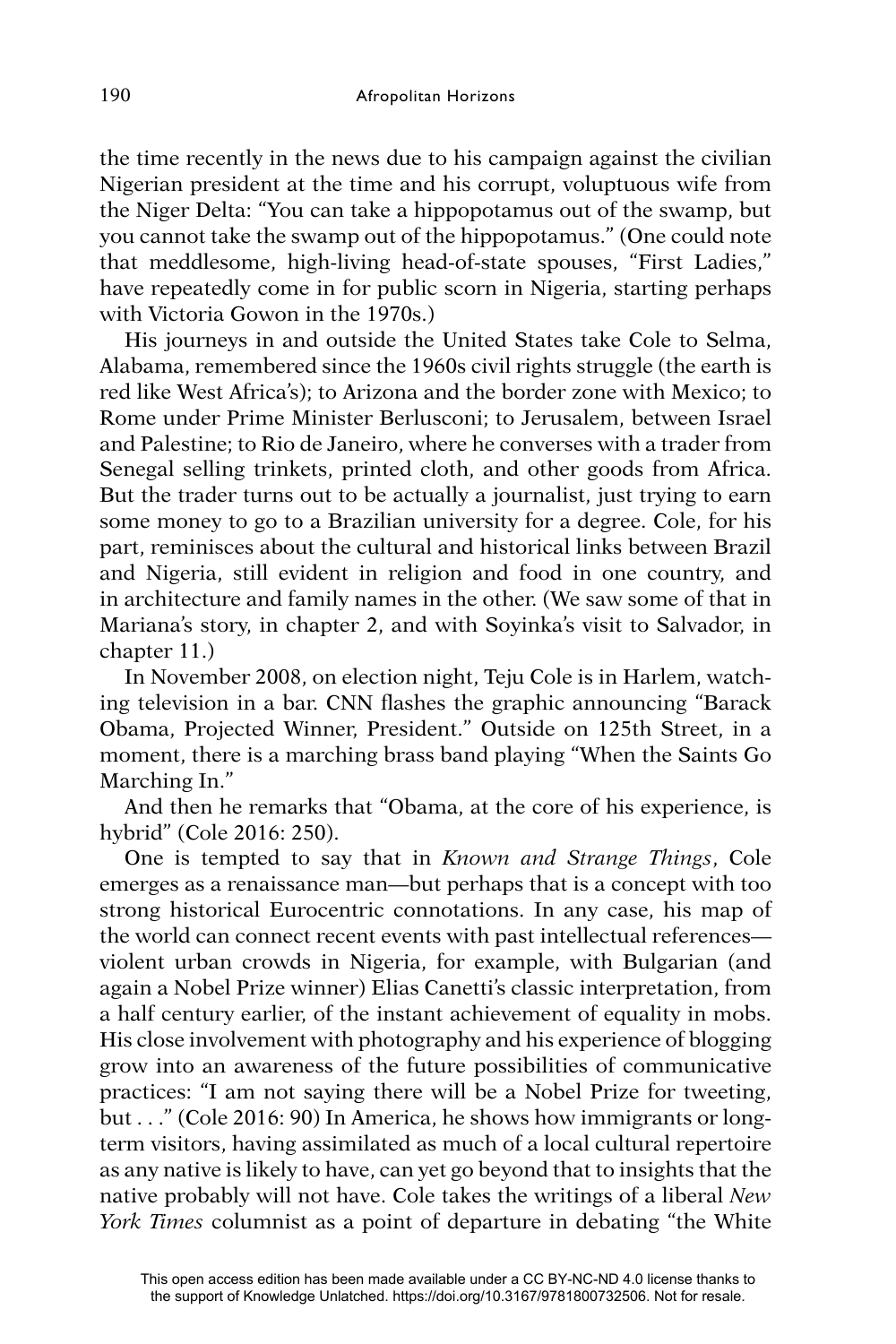Savior Industrial Complex," a sense of superiority that sometimes goes with good intentions. Yet in cultural critique, he is nuanced, aware of complexity, showing less of the overt arrogance that evidently John Pepper Clark once exhibited in his interactions with American hosts.

In an interview Cole (2016: 84) has this to say: "My identity maps on to other things: being a Lagosian (Lagos is like a city-state), being a West African, being African, being a part of the Black Atlantic. I identify strongly with the historical network that connects New York, New Orleans, Rio de Janeiro, and Lagos. But, as a subject, Nigeria won't let go of me." On the one hand, one may conclude that Cole's Afropolitanism expands into an even more inclusive cosmopolitanism. His Afropolitan horizons are open in all directions. On the other hand, longing for his childhood home and missing his parents, he can turn to Google Maps—and in a moment he is there, on the street in northern Lagos, with the tree in front of the house, and the surrounding fence. At the back of his mind there is a Yoruba tongue-twister from his childhood: "*Opolopo opolo ni ko mo pe opolopo eniyan l'opolo l'opolopo*" (Many frogs do not know that many people are very intelligent).

The epithet "rootless cosmopolitan" has been around for a long time, put to politically dubious uses. Teju Cole, for his part, is a rooted cosmopolitan.5

## **Notes**

- 1. In her *Behold the Dreamers* (2016), Imbolo Mbue offers another view of the uncertainties of some migrant lives, as she portrays how a youngish couple from her country Cameroon gets involved with New York. Their own situation may be complicated, not least by way of a somewhat dubiously legal immigrant status, but, as the husband finds employment as the personal chauffeur of a financial manager, they get an inside view of Manhattan affluence, with intricate family relationships, as well as a view from the backstage toward the collapse of Lehmann Brothers and the 2008 Wall Street crash. Here is a slice of the American scene as witnessed and commented on by African migrants, also with references to their own home country. (Mbue, for her part, lives in New York, and has two American academic degrees.)
- 2. For some evidence of Adichie's continued Nigerian rootedness and also double-sited family life (in Lagos and Baltimore), see an extended interview in the *New Yorker* (MacFarquhar 2018).
- 3. In a way, Teju Cole thus had a similar experience to that of Okey Ndibe: his first book published in the United States, with a story in large part played out on an American scene, turns out actually to be not the first written. Yet while Ndibe's *Arrows of Rain* was previously unpublished, Cole's *Every Day Is for the Thief* had already been around in Nigeria.

This open access edition has been made available under a CC BY-NC-ND 4.0 license thanks to the support of Knowledge Unlatched. https://doi.org/10.3167/9781800732506. Not for resale.